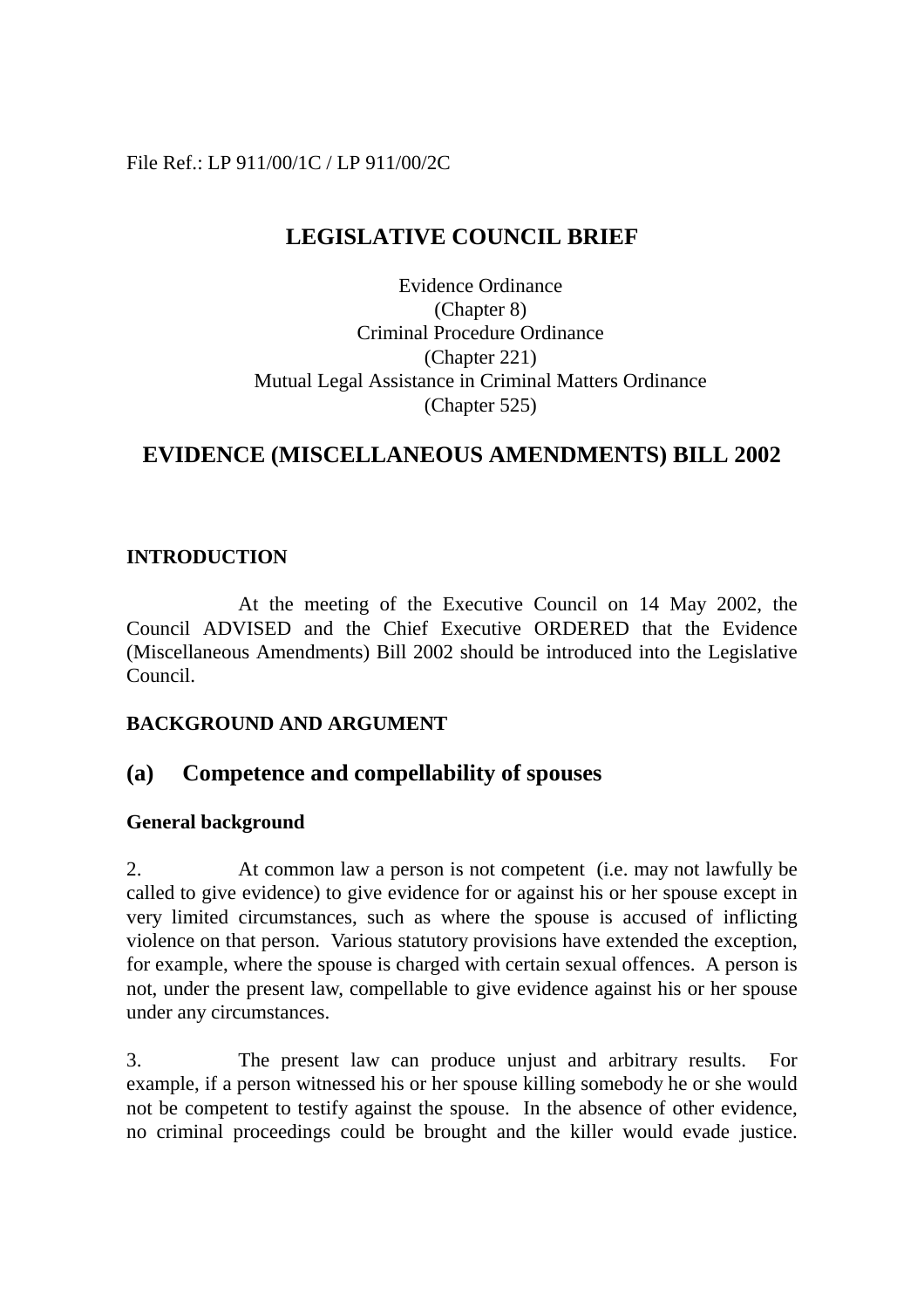Further, even where competent to give evidence in favour of a spouse, a witness may refuse to do so and cannot be compelled to testify on behalf of his or her spouse.

#### **Recommendations of the Law Reform Commission**

4. In a report published in 1988 entitled "Competence and Compellability of Spouses in Criminal Proceedings", the Law Reform Commission recommended that –

- (a) a spouse would be competent, if he or she consented, to give evidence for the prosecution in all criminal proceedings against his or her spouse;
- (b) a spouse could, in certain types of criminal proceedings, be compelled to give evidence for the prosecution against his or her spouse; and
- (c) a spouse could be compelled to give evidence for the defence of his or her spouse in all criminal proceedings.

#### **The 1990 Bill**

5. In order to implement the recommendations of the Law Reform Commission, the Criminal Procedure (Amendment) Bill 1990 ("the 1990 Bill")was introduced into the Legislative Council. However, concern was expressed about the effect on family units if a wife could be compelled to testify against her husband. The Bill was defeated by a vote of 17 to 14 with nine abstentions.

#### **Developments since 1990**

6. The social welfare sector criticised the defeat of the 1990 Bill. It was said that the legislators had acted according to outdated values : family situations were not the same as they were many years ago, and women were no longer totally dependent upon their husbands to the point of having to tolerate abuse.

7. There is a rising trend of family violence, with the number of newly reported child abuse cases increasing from 409 in 1998 to 535 in 2001 and the number of newly reported battered spouse cases rising from 1,009 in 1998 to 2,433 in 2001. The respective statistics are set out in **Annex A**.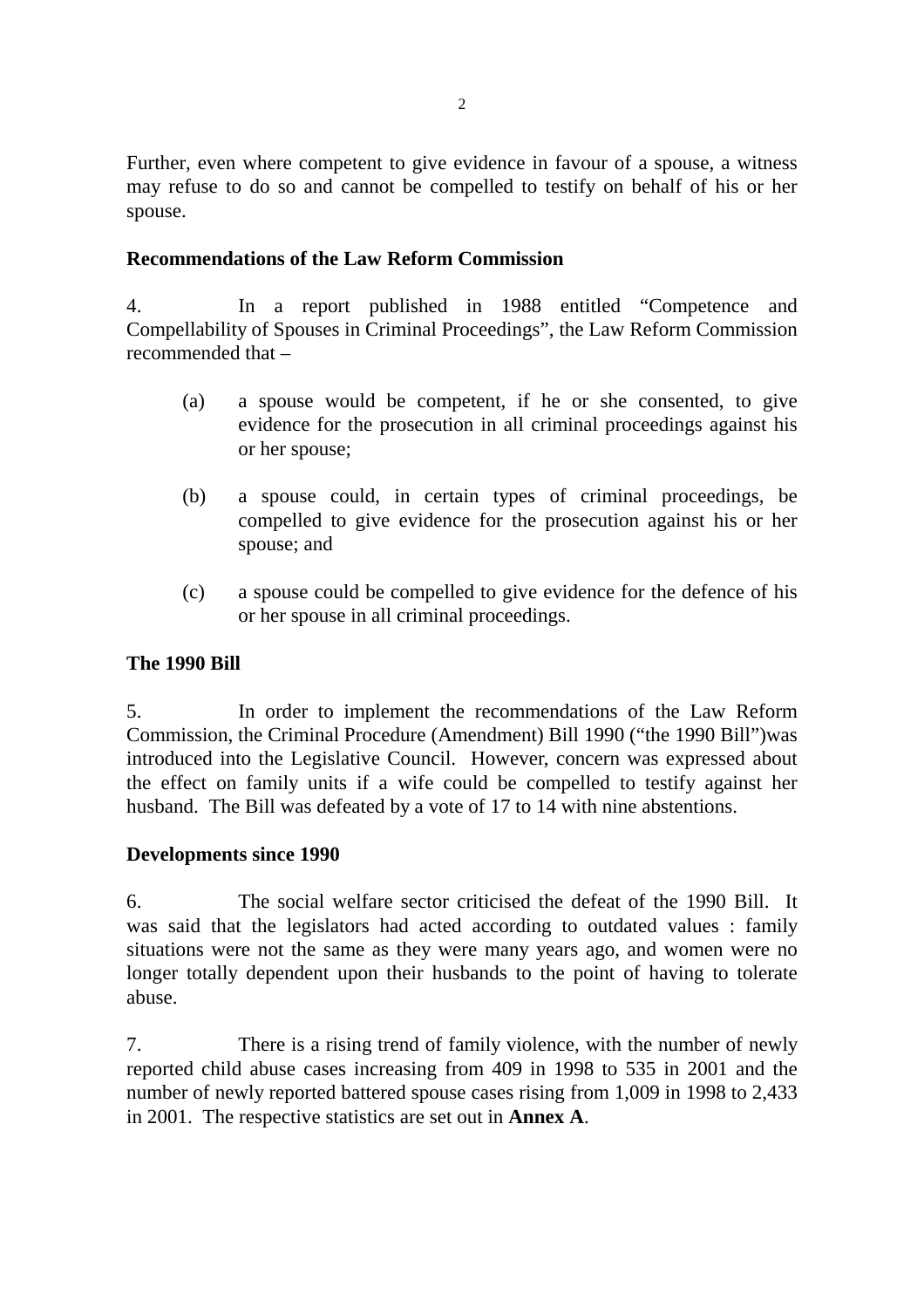8. In 1996, a High Court judge wrote to the Attorney General following a case in which a defendant was convicted of murdering his mother in law. In the letter, the trial judge observed that it would have been easier to disprove the defendant's case had the defendant's wife – who provided valuable information in a witness statement – been competent to give evidence for the prosecution.

9. In 1999, a judge of the District Court referred to the "historical hangover" of the rule that spouses are neither competent nor compellable to give evidence against each other and recommended that the Department of Justice "look at this area of law with a view to legislative change".

# **Current Views**

10. A study of the law of several Australian jurisdictions, New Zealand, Canada and England shows that there has been a general tendency away from the special treatment of spouses under the rules of evidence in criminal proceedings. In some cases the court has been given a discretion to afford special treatment.

11. The interests of justice dictate that all available evidence should be capable of being introduced into court. Moreover, the accused should have the right to present all available evidence in his or her defence and the dictates of justice should prevail over the scruples of a spouse. Legislative change in this area of the law is required to protect the public interest, and to combat domestic violence and child abuse.

12. We therefore consider that a person should be competent to give evidence on behalf of his or her spouse and, except in one situation, should be competent to give evidence against his or her spouse. The exception is where the spouses are co-defendants.

13. However, we consider that spouses should not be made compellable to testify against each other, except where the offence charged –

- (a) involves an assault on the wife or husband of the accused or on a child of the family;
- (b) is a sexual offence alleged to have been committed in respect of a child of the family; and
- (c) consists of attempting or conspiring to commit, or of aiding, abetting, counselling, procuring or inciting the commission of, an offence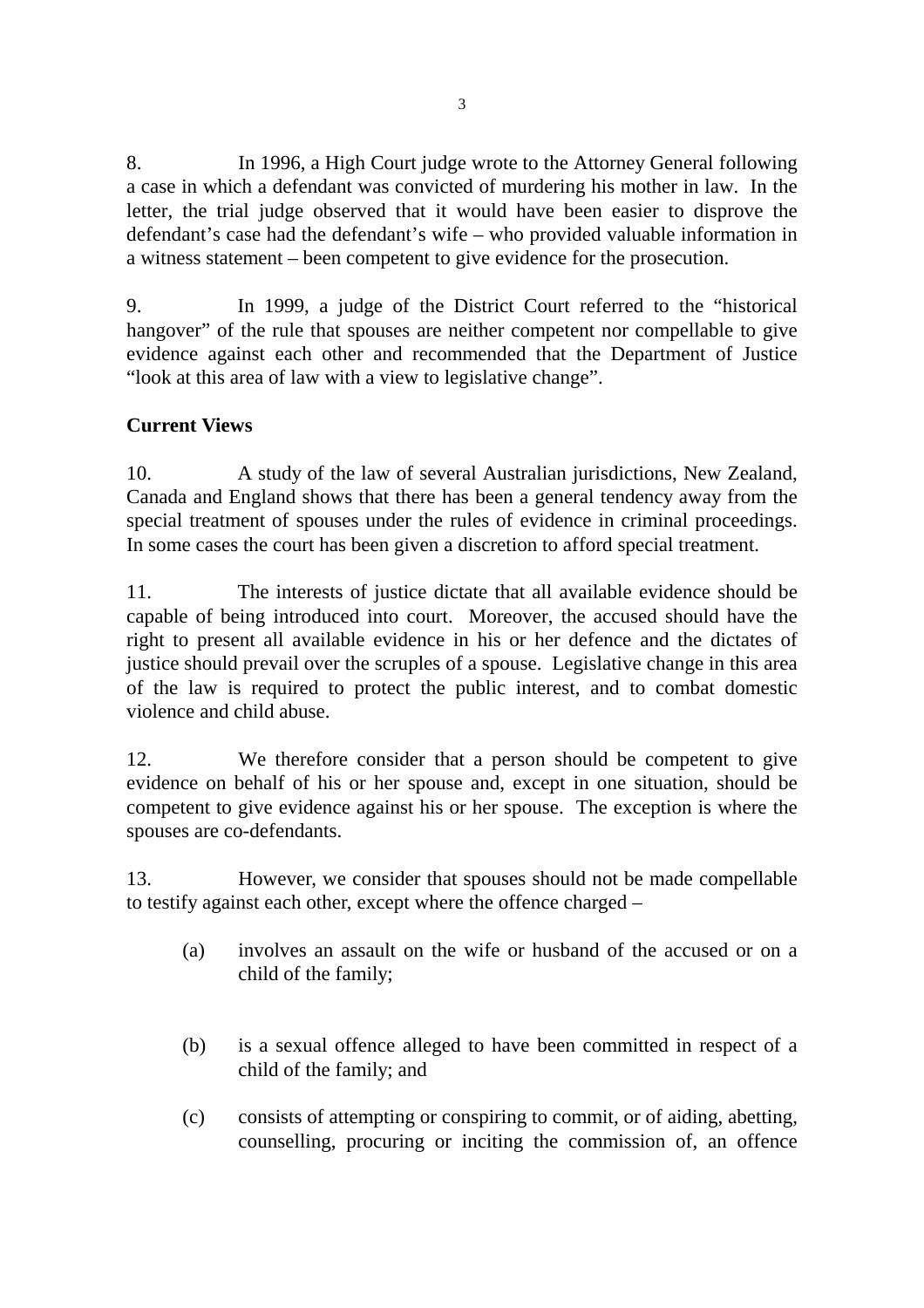### falling within paragraph (a) or (b) above.

14. To address the concerns of those who did not support the recommendations, the Administration proposes that a spouse of an accused should have the right to apply to the court to be excused from testifying against the accused. The court will have a discretion to excuse the spouse witness, taking into account such factors as the risk of harm to the spouse and to the relationship that might be caused by such testimony and the broader interests of justice.

# **(b) Evidence from overseas via live television link**

## **General background**

15. Overseas witnesses who are willing to give evidence in a criminal case in Hong Kong may be put to expense and inconvenience in travelling here. They may decide not to do so. In such a situation, the only present alternative is to take the evidence by way of a letter of request issued under mutual legal assistance procedures. This involves questioning the witness in the presence of an authority in the requested jurisdiction and presenting his evidence in written form in Hong Kong. Furthermore, such evidence cannot be tested in cross-examination unless counsel travels to conduct the cross-examination overseas or arranges for a representative in that place to cross-examine the witness on his behalf.

16. Allowing an overseas witness to give evidence from abroad via live television link to a Hong Kong court would significantly reduce inconvenience to the witness and the travel costs associated with bringing him to Hong Kong to testify. It would also enable the court to facilitate cross-examination and to observe the demeanour of the witness.

#### **The proposals**

17. It is proposed that a Hong Kong court be empowered, upon application, to allow a party to criminal proceedings to adduce the evidence of a witness overseas via live television link. The terms of any bilateral treaty (if one exists) between Hong Kong and the overseas jurisdiction concerned regarding the taking of evidence by live television link would need to be respected.

18. The admissibility of overseas evidence (oral, documentary and real) adduced via live television link will be determined by the Hong Kong court as if such evidence were physically adduced in a Hong Kong court.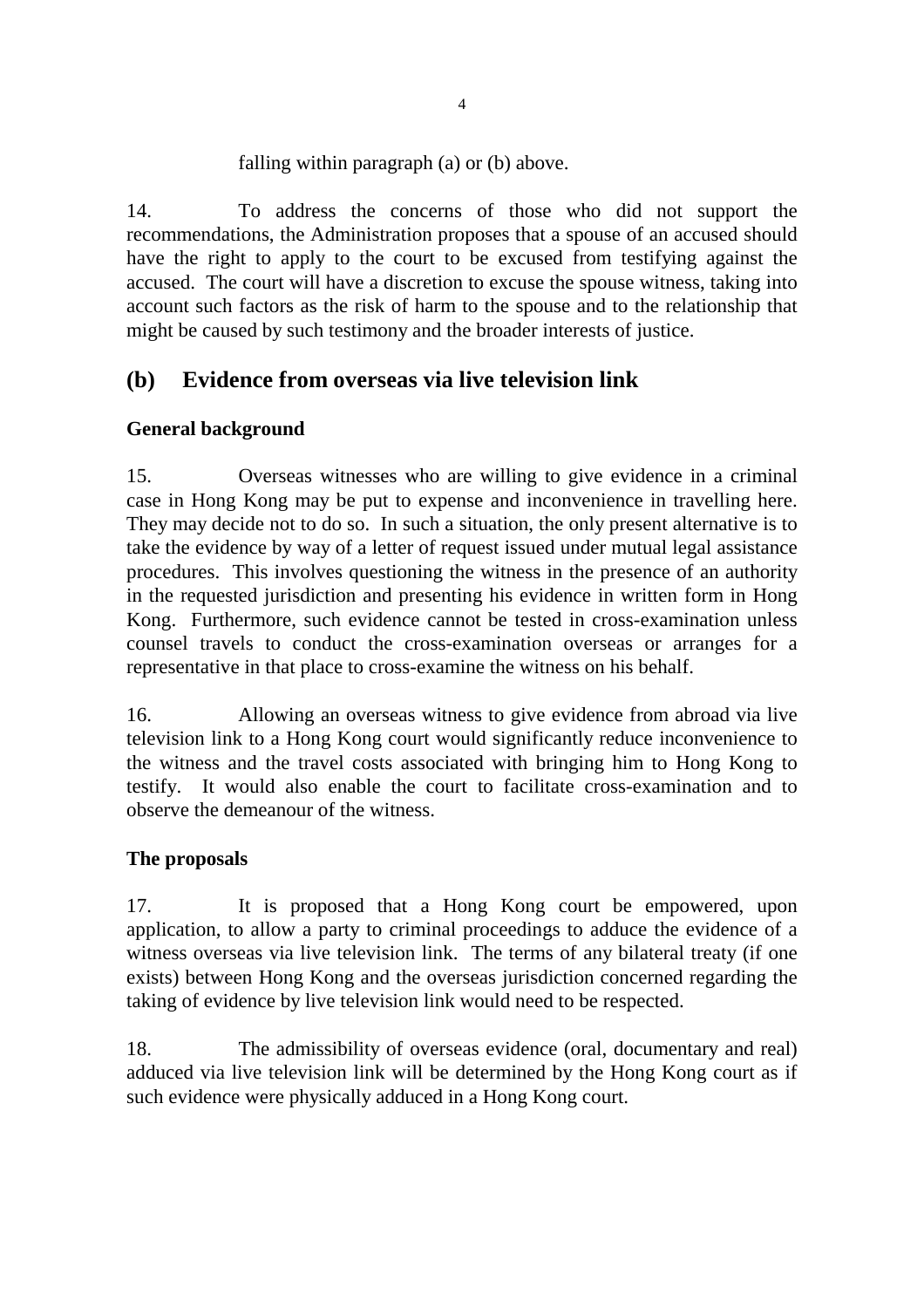#### **The role of mutual legal assistance**

19. Under the existing law, a party may wish to obtain overseas evidence under arrangements for mutual legal assistance between Hong Kong and an overseas jurisdiction. It is proposed that it should be possible for such assistance to include the provision of evidence via live television link. In order to do so, it is necessary to ensure that the Secretary for Justice and the Court of First Instance can make a request to an overseas authority or court to assist in the taking of the evidence of witnesses overseas via live television link.

20. It is also considered that witnesses in Hong Kong should be permitted to give evidence via live television link to an overseas court upon the request of other jurisdictions. Hong Kong courts would be in a stronger position to obtain live television link evidence if Hong Kong is prepared to reciprocate.

#### **THE BILL**

21. This Bill comprises two Parts –

Part I – Competence and Compellability of Spouses in Criminal Proceedings

Part II – Use of live television link in criminal proceedings

#### **(a) Competence and compellability of spouses**

22. Part I of the Bill amends the law of evidence to give effect to the proposals described in paragraphs 12, 13 and 14 above.

23. The main provisions are in clause 4, and are the following new sections of the Criminal Procedure Ordinance –

- (a) section 57(1) renders a wife or husband of an accused competent to testify on behalf of her or his accused spouse or a co-accused and, subject to subsection (4), on behalf of the prosecution;
- (b) section 57(2) renders a wife or husband compellable to testify on behalf of her or his accused spouse except in the situation provided in subsection (4);
- (c) section 57(3) sets out, subject to subsection (4), the limited circumstances in which a wife or husband will be compellable to testify for the prosecution or on behalf of a co-accused;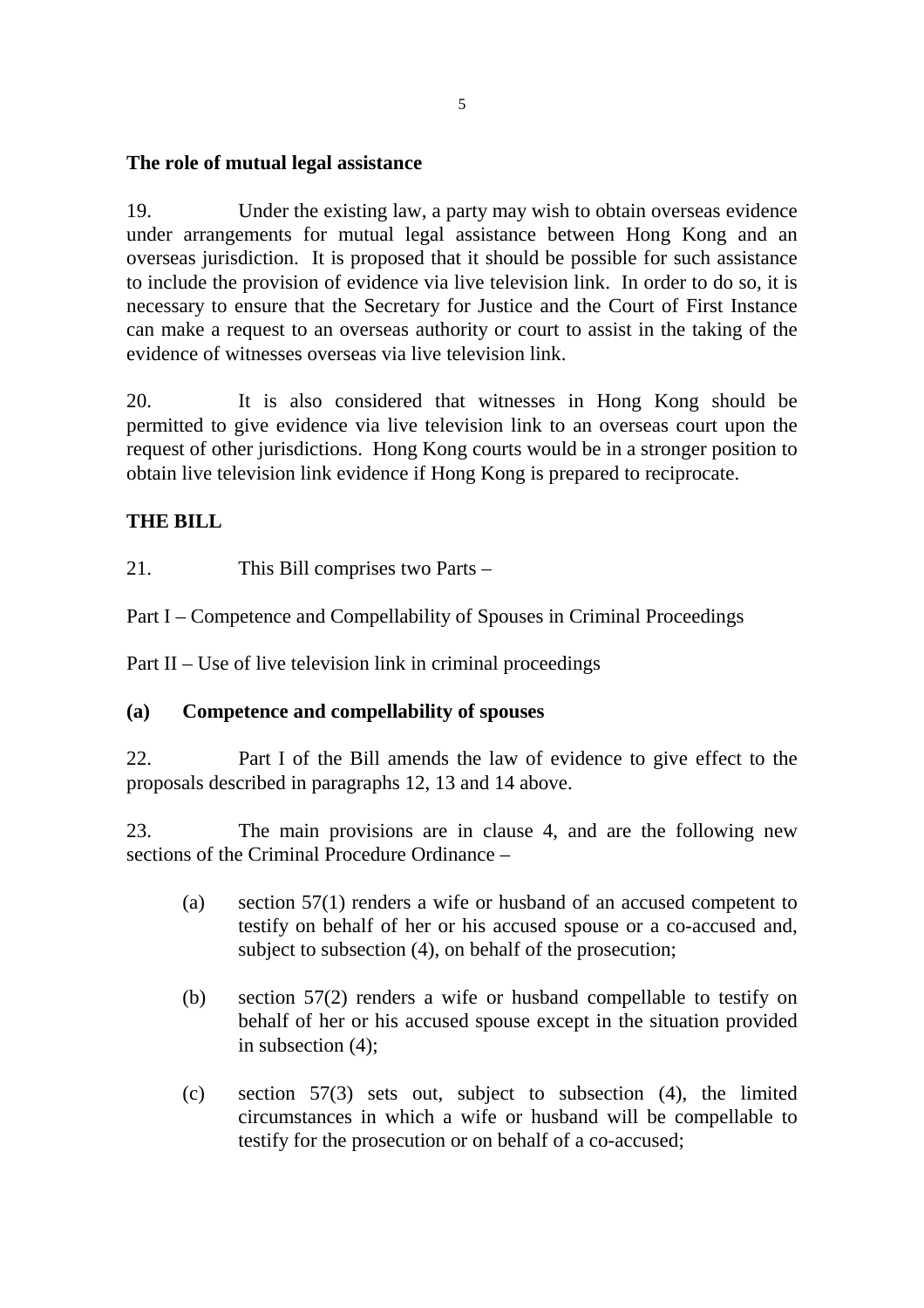- (d) section 57(4) ensures that, despite changes affecting the competence and compellability of spouses, where both spouses are jointly charged with an offence, neither spouse will lose the rights of an accused person in a criminal proceeding;
- (e) section 57A gives the court a discretion to exempt a spouse witness who is compellable to testify for the prosecution or on behalf of a coaccused;
- (f) section 57A(2) requires the court, in the exercise of the discretion to exempt the spouse "wholly or in part", to consider, among other things, the risk of harm to the spouse and the marital relationship if no exemption were granted. Even if there is such a risk, the court may refuse to grant the exemption if exposure to the risk is justified by the nature and gravity of the offence and the importance of the spouse's evidence.

#### **(b) Evidence from overseas via live television link**

24. Part II of the Bill provides for the taking of evidence from witnesses overseas via live television link. The main provisions are –

- (a) clauses 11 to 14 amend Part VIII of the Evidence Ordinance to make it clear that the Court of First Instance may assist a court or tribunal in a country or territory outside Hong Kong in obtaining evidence for civil and criminal proceedings by ordering the examination of a witness in Hong Kong via live television link;
- (b) clause 15 amends Part VIIIA of the Evidence Ordinance to make it clear that the Court of First Instance may request a court or tribunal in a place outside Hong Kong to assist in obtaining evidence by the examination of a witness in that place via live television link for the purposes of criminal proceedings in Hong Kong;
- (c) clause 16 amends the Criminal Procedure Ordinance to empower the Court of First Instance, District Court and magistrates, upon the application of a party to any criminal proceedings, to permit a witness outside Hong Kong to give evidence to the court via live television link;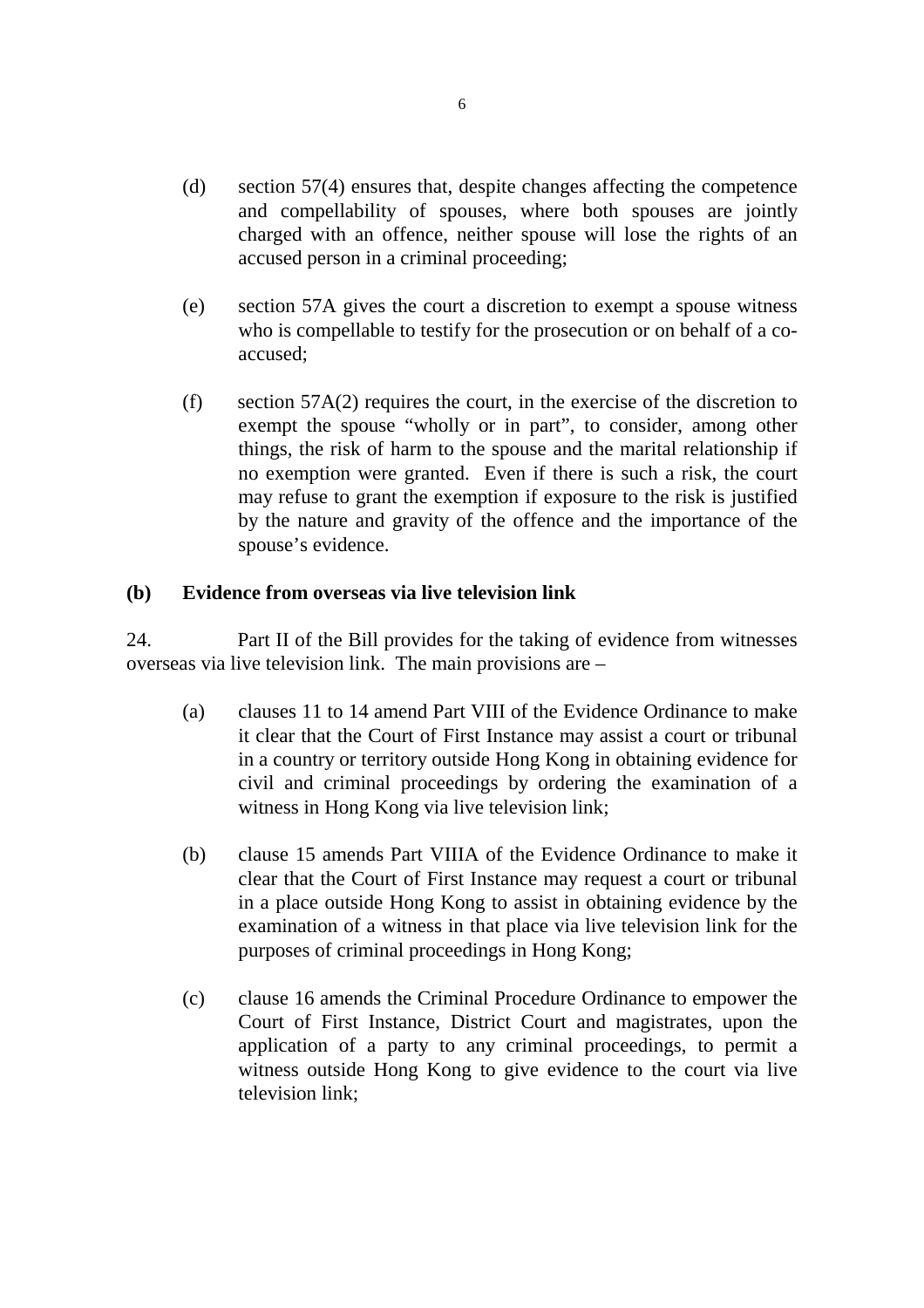- (d) clause 17 amends section 83V of the Criminal Procedure Ordinance to empower the Court of Appeal to take evidence via live television link from vulnerable witnesses and witnesses outside Hong Kong;
- (e) clause 18 amends section 9 of the Mutual Legal Assistance in Criminal Matters Ordinance to empower the Secretary for Justice to request an overseas authority to assist in the obtaining of evidence via live television link for the purposes of a criminal matter in Hong Kong;
- (f) clause 19 amends section 10 of the Mutual Legal Assistance in Criminal Matters Ordinance to empower the Secretary for Justice to assist an overseas authority in the obtaining of evidence in Hong Kong via live television link for the purposes of a criminal matter in that place.

#### **LEGISLATIVE TIMETABLE**

| 25. | The legislative timetable will be $-$                                     |                |  |  |  |  |
|-----|---------------------------------------------------------------------------|----------------|--|--|--|--|
|     | <b>Publication in Gazette</b>                                             | 17 May 2002    |  |  |  |  |
|     | First Reading and commencement<br>Of Second Reading debate                | 29 May 2002    |  |  |  |  |
|     | Resumption of Second Reading debate,<br>Committee Stage and Third Reading | to be notified |  |  |  |  |

## **BASIC LAW IMPLICATIONS**

26. The Department of Justice advises that the Bill does not conflict with those provisions of the Basic Law carrying no human rights implications.

#### **HUMAN RIGHTS IMPLICATIONS**

27. The Department of Justice advises that the Bill is consistent with the human rights provisions of the Basic Law.

## **BINDING EFFECT**

28. The provisions of the Bill do not affect the current binding effect of the Ordinances to which the Bill relates.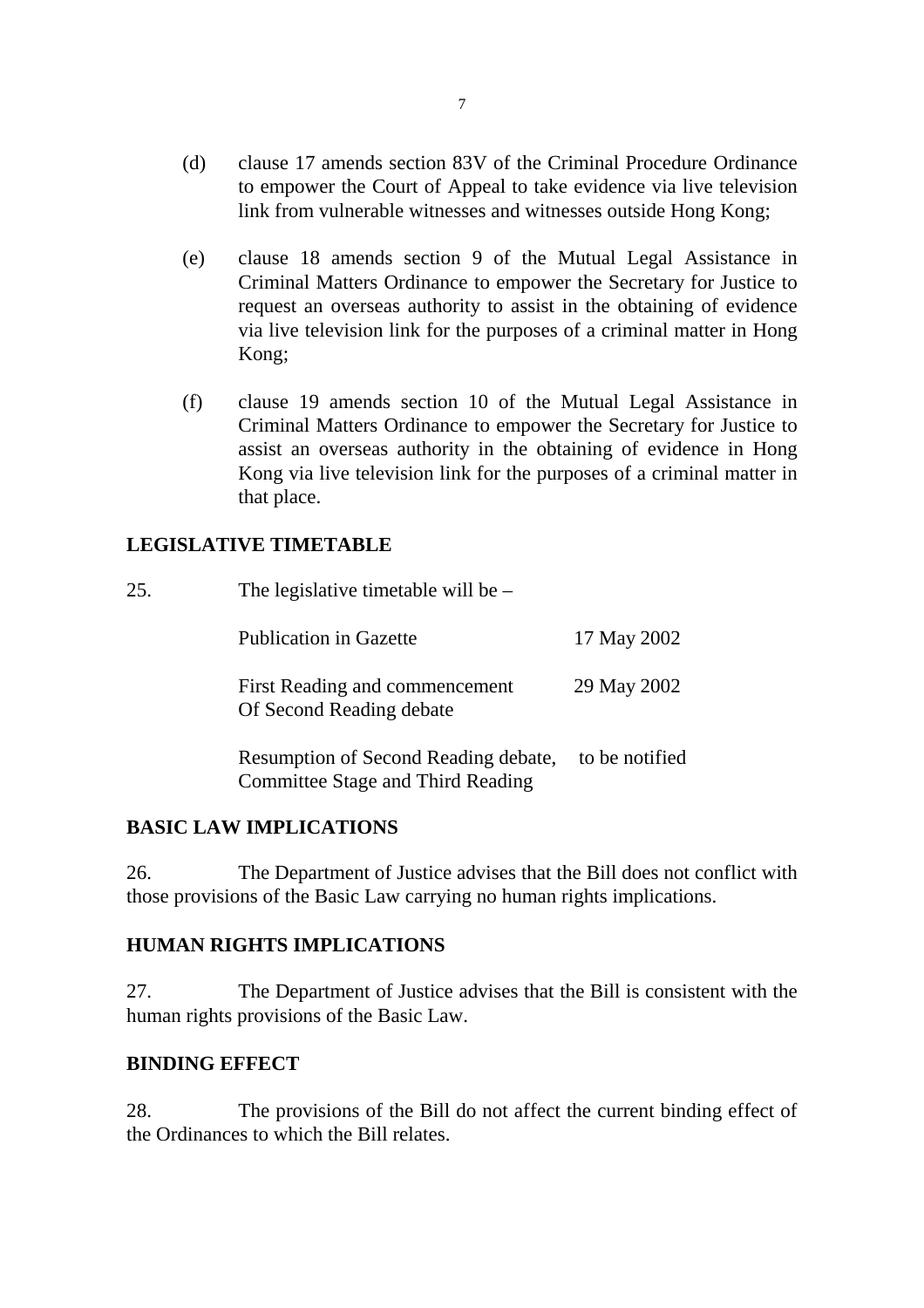### **FINANCIAL AND STAFFING IMPLICATIONS**

29. Separately, a technology court equipped with facilities such as multimedia presentation, electronic data storage and retrieval and overseas live television link is being installed in the High Court. It is expected to be operational by September 2002. The project, which entails a non-recurrent expenditure of 9 million and an annual recurrent expenditure of \$1 million, is an initiative of the Judiciary to enhance the operational efficiency of court proceedings. There are no other financial or staffing implications arising from the Bill.

## **SUSTAINABILITY IMPLICATIONS**

30. The proposals in the Bill do not have quantifiable sustainability implications.

## **PUBLIC CONSULTATION**

31. In July 2000, the Administration circulated a consultation paper on the proposed implementation of the recommendations of the Law Reform Commission to the legal professional bodies, women's groups, social welfare organisations and other interested NGOs. Most consultees, including the Hong Kong Bar Association, supported the recommendations. Four organizations, namely the Law Society of Hong Kong, JUSTICE, the Society for the Rehabilitation of Offenders, Hong Kong and the Heung Yee Kuk, expressed concern that a spouse could, in certain types of criminal proceedings, be compelled to give evidence for the prosecution against his or her spouse.

32. The Administration briefed the LegCo Panel on Administration of Justice and Legal Services (AJLS Panel) on the recommendations of the Law Reform Commission, the result of the public consultation and the proposed legislative amendments. The AJLS Panel generally supports the proposed amendments. The Hong Kong Bar Association, which was represented at the AJLS Panel meetings, expressed support which represents a change of their stance from ten years ago when the matter was last considered by them.

33. The Administration considers that concerns about the "sanctity of marriage" are addressed by the proposed new section 57A of the Criminal Procedure Ordinance giving the court a discretion to exempt a spouse who is compellable to testify for the prosecution similar to the equivalent provisions in Victoria and South Australia.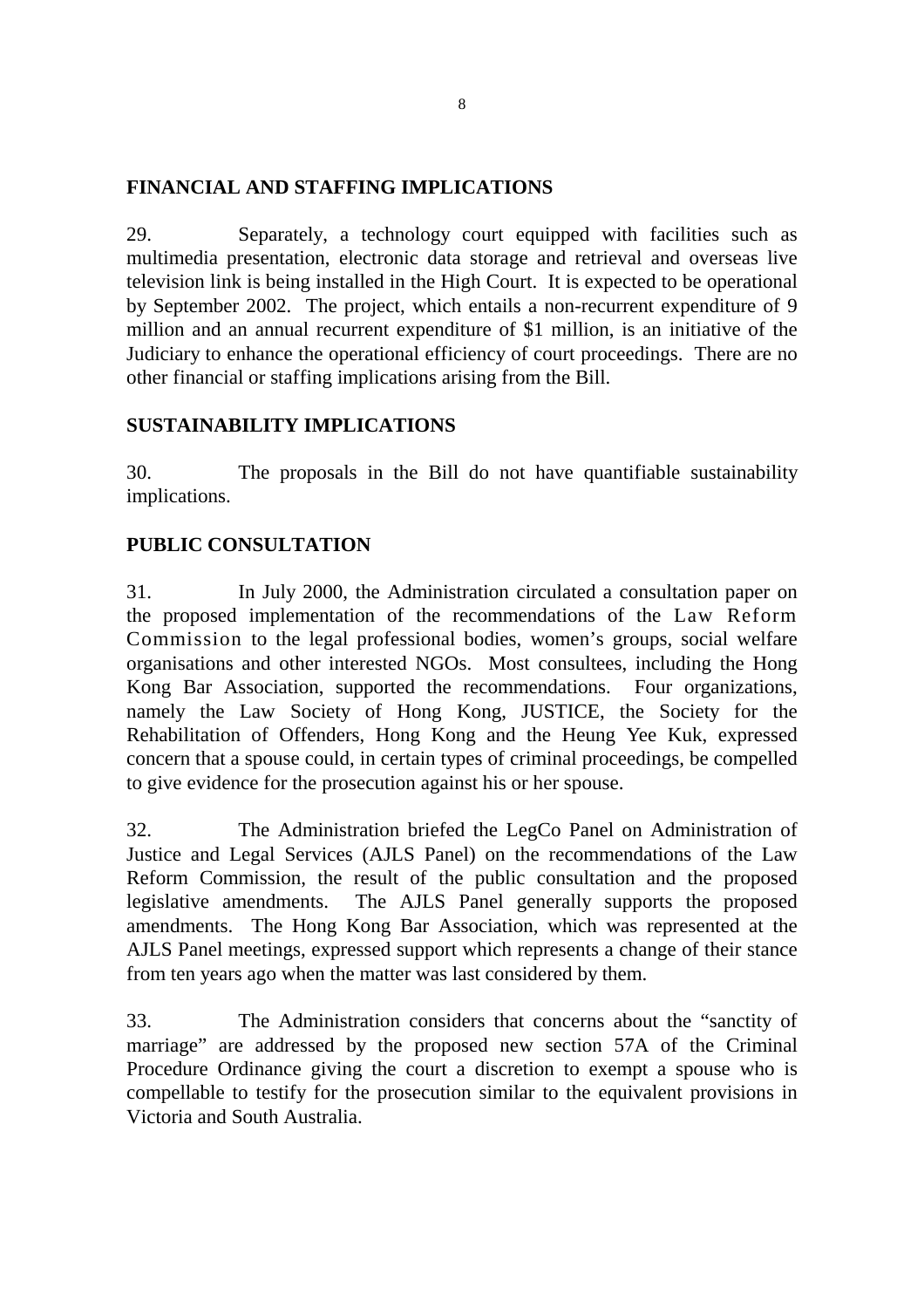34. In March 2002, the Administration circulated a consultation paper on the detailed proposals for enabling evidence to be taken from witnesses overseas via live television link to the Judiciary, the Law Society of Hong Kong, the Hong Kong Bar Association, and the law faculties of the University of Hong Kong and City University. The Law Faculty of the University of Hong Kong and the Judiciary have replied to the paper and they supported the proposals.

## **PUBLICITY**

35. The Bill will be published in the gazette on 17 May 2002. A spokesman will be available to answer media and public enquiries.

## **Department of Justice May 2002**

| <b>Subject Officers :</b> Mr Stephen Kai-yi Wong | <b>Deputy Solicitor General</b>            |  |  |
|--------------------------------------------------|--------------------------------------------|--|--|
| Mr John Reading                                  | Deputy Director of Public Prosecutions     |  |  |
| Mr Wayne Walsh                                   | <b>Deputy Principal Government Counsel</b> |  |  |
| Ms Betty Choi                                    | <b>Senior Government Counsel</b>           |  |  |
| Mr Llewellyn Mui                                 | <b>Senior Government Counsel</b>           |  |  |
| Mr Peter Kam                                     | Senior Government Counsel                  |  |  |
| Miss Selina Lau                                  | <b>Senior Government Counsel</b>           |  |  |

#50254 v.3